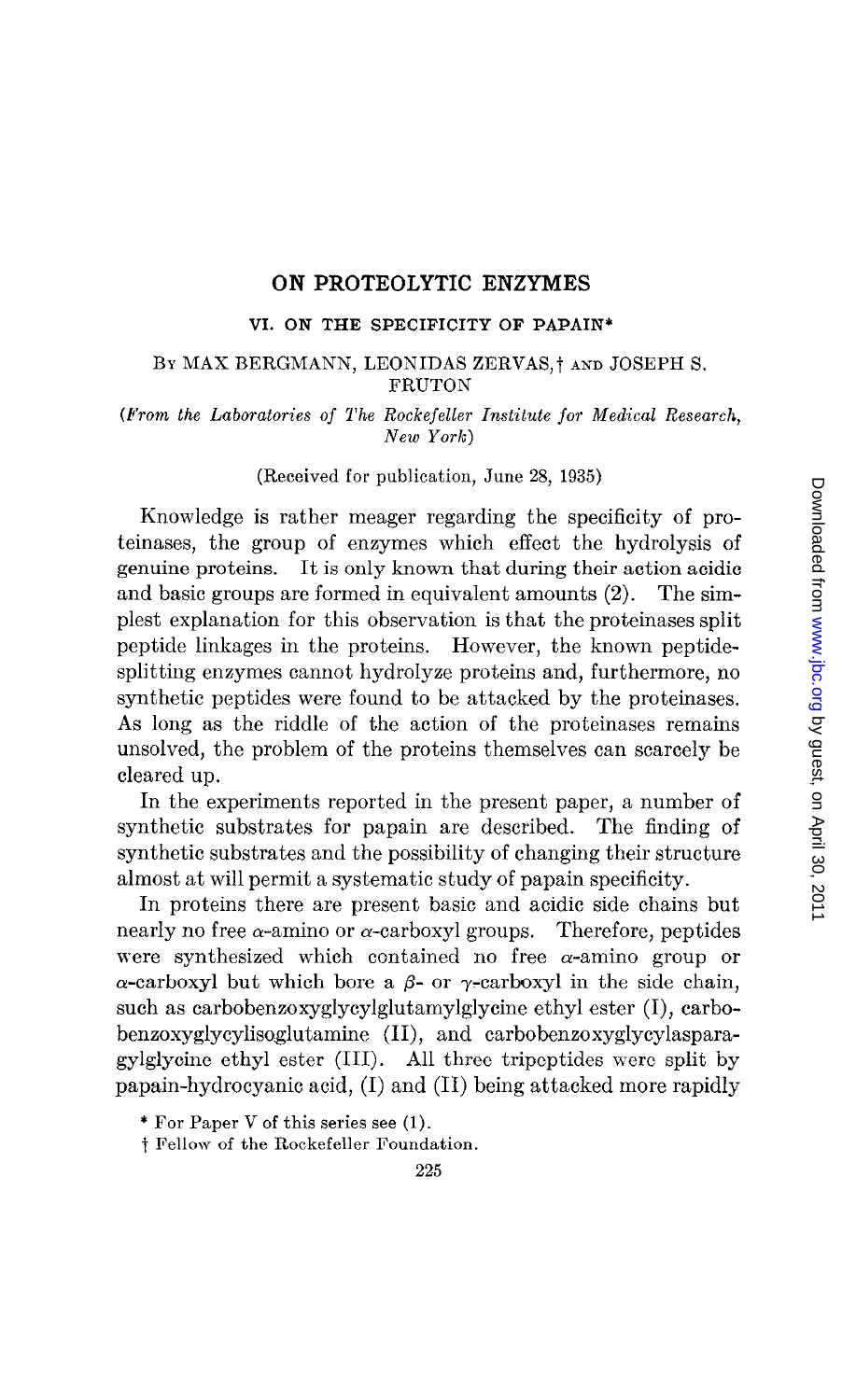than (III). The tetrapeptide benzoyldiglycylglutamylglycine ethyl ester (IV) was split even more quickly (Table I). When the



hydrolytic products resulting from these four compounds were isolated, it was found that carbobenzoxyglycine (or hippuric acid) was obtained in all cases. The site of hydrolysis was therefore not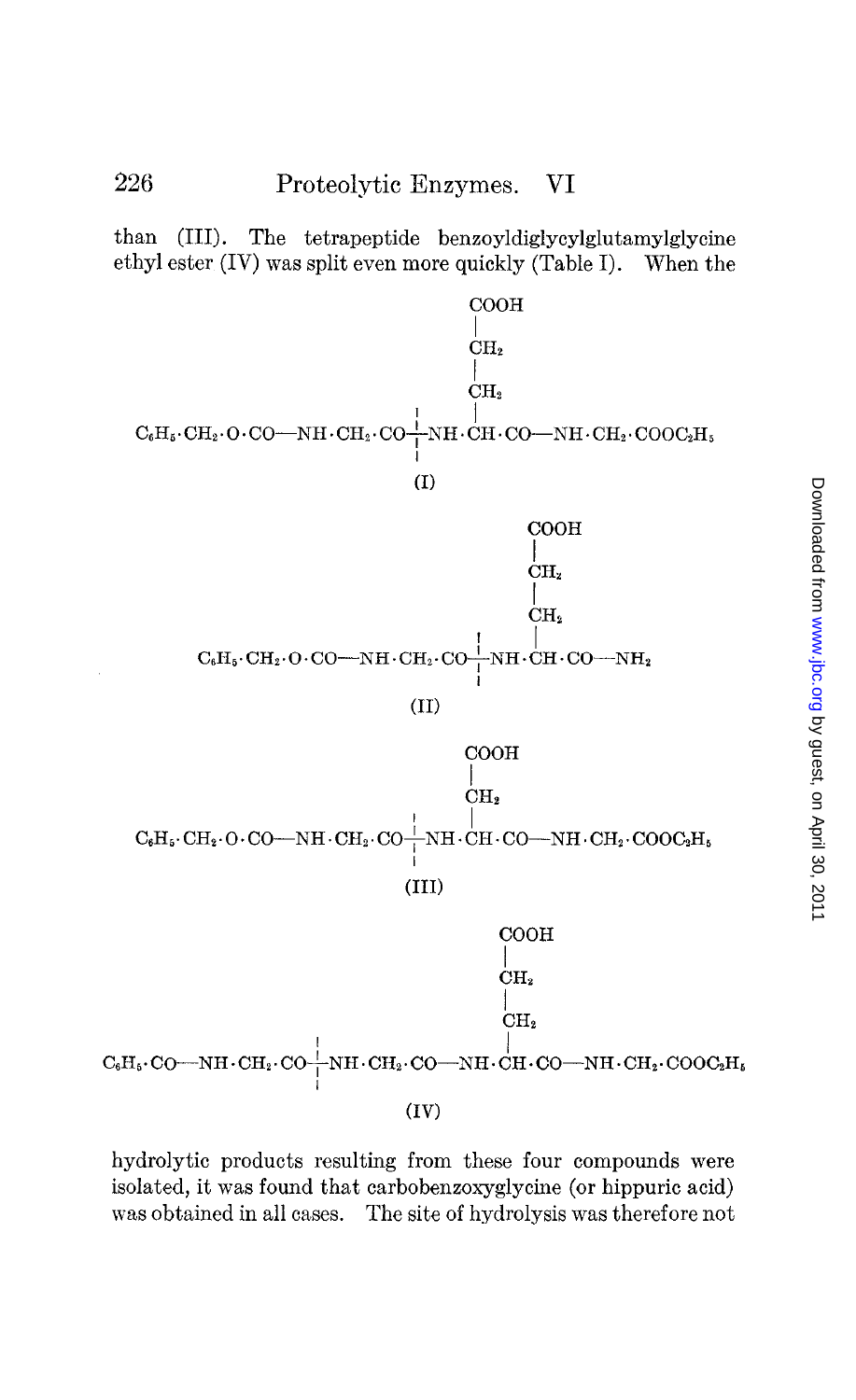determined by the glutamic acid portion but rather by the end acylamino group. It was then found that the free carboxyl of the side chain is not necessary for papain action. Furthermore, the surprising observation was made that simple compounds such as carbobenzoxytetraglycine (V), carbobenzoxytriglycine (VI), car-

| Substrate                | Time            | Hydrolysis     |                   |                             |  |  |
|--------------------------|-----------------|----------------|-------------------|-----------------------------|--|--|
|                          |                 | Titra-<br>tion | Van<br>Slyke      | Isolation of products       |  |  |
|                          | hrs.            |                | per cent per cent |                             |  |  |
| Carbobenzoxyglycyl-l-    | 5               | 64             | 63                | Carbobenzoxyglycine,        |  |  |
| glutamylglycine          | 23              | 91             | 92                | $50\%$ vield                |  |  |
| Carbobenzoxyglycyl-l-    | $\overline{2}$  |                | 26                | Carbobenzoxyglycine,        |  |  |
| glutamylglycine ethyl    | $7\frac{1}{2}$  |                | 50                | $80\%$ yield                |  |  |
| ester                    | $23\frac{1}{2}$ |                | 90                |                             |  |  |
| Carbobenzoxyglycyl-l-    | $2\frac{1}{2}$  | 24             | 27                | Carbobenzoxyglycine,        |  |  |
| isoglutamine             | 5               | 65             | 68                | $84\%$ yield                |  |  |
|                          | 18              | 100            |                   |                             |  |  |
| Benzoyldiglycyl-l-gluta- | $2\frac{1}{2}$  |                | 62                | Hippuric acid, 65% yield    |  |  |
| mylglycine ethyl ester   | 6               |                | 97                |                             |  |  |
| Carbobenzoxyglycyl-l-    | $23\frac{1}{2}$ |                | 32                | Carbobenzoxyglycine.        |  |  |
| asparagylglycine ethyl   | 48              |                | 52                | $65\%$ yield                |  |  |
| ester                    | 120             |                | 90                |                             |  |  |
| Benzoyl-l-isoglutamine   | $2\frac{1}{2}$  | 64             |                   | Benzoyl-l-glutamic<br>acid. |  |  |
|                          | 26              | 90             |                   | $75\%$ yield                |  |  |
| Carbobenzoxy-l-glutamyl- | 20              |                | 25                | Carbobenzoxy-l-glutamic     |  |  |
| glycine ethyl ester      | 73              |                | 65                | acid, $83\%$ yield          |  |  |
|                          | 166             |                | 90                |                             |  |  |
| Glycyl-l-glutamylglycine | 6               | $\overline{2}$ |                   |                             |  |  |
|                          | 24              |                | 6                 |                             |  |  |
| ethyl ester              |                 |                |                   |                             |  |  |
| Glycyl-l-glutamylglycine | 4               | $\Omega$       | $\Omega$          |                             |  |  |
| Glycyl-l-glutamic acid   | $\overline{2}$  | $\bf{0}$       | $\theta$          |                             |  |  |
| diketopiperazine         | 25              | 0              | 1                 |                             |  |  |

TABLE I Hydrolysis of Peptides of Glutamic and Aspartic Acids

bobenzoxydiglycine (VII), and even hippurylamide (VIII) were split by papain, and in the last mentioned case quite rapidly. In addition, splitting was observed for benzoyldiglycyl-*l*-leucylglycine  $(IX)$  and carbobenzoxytriglycyl-*L*-leucylglycine  $(X)$  (Table II). In all of the above examples an acid amide linkage is hydrolyzed, namely the one next to the end acylamino group. The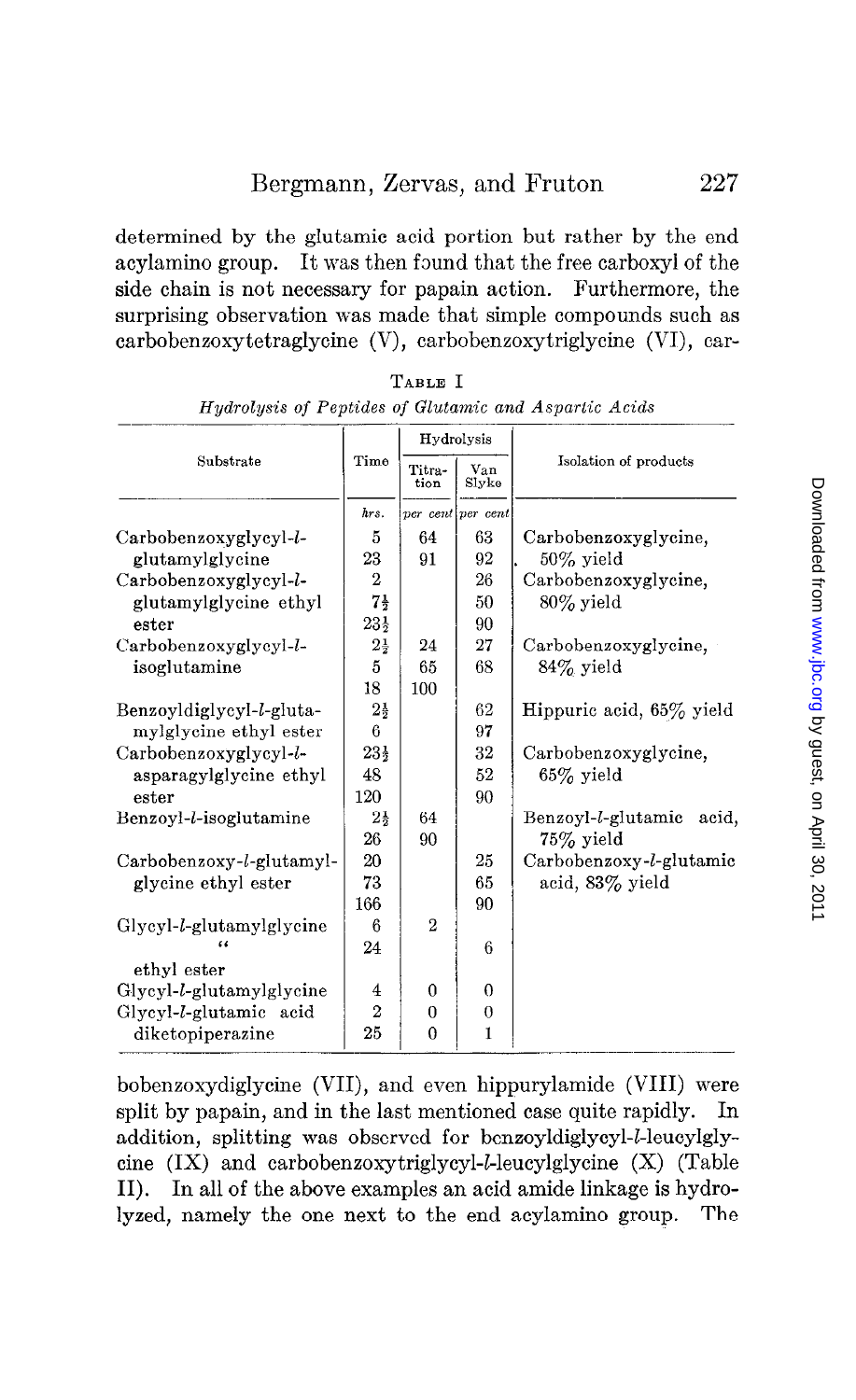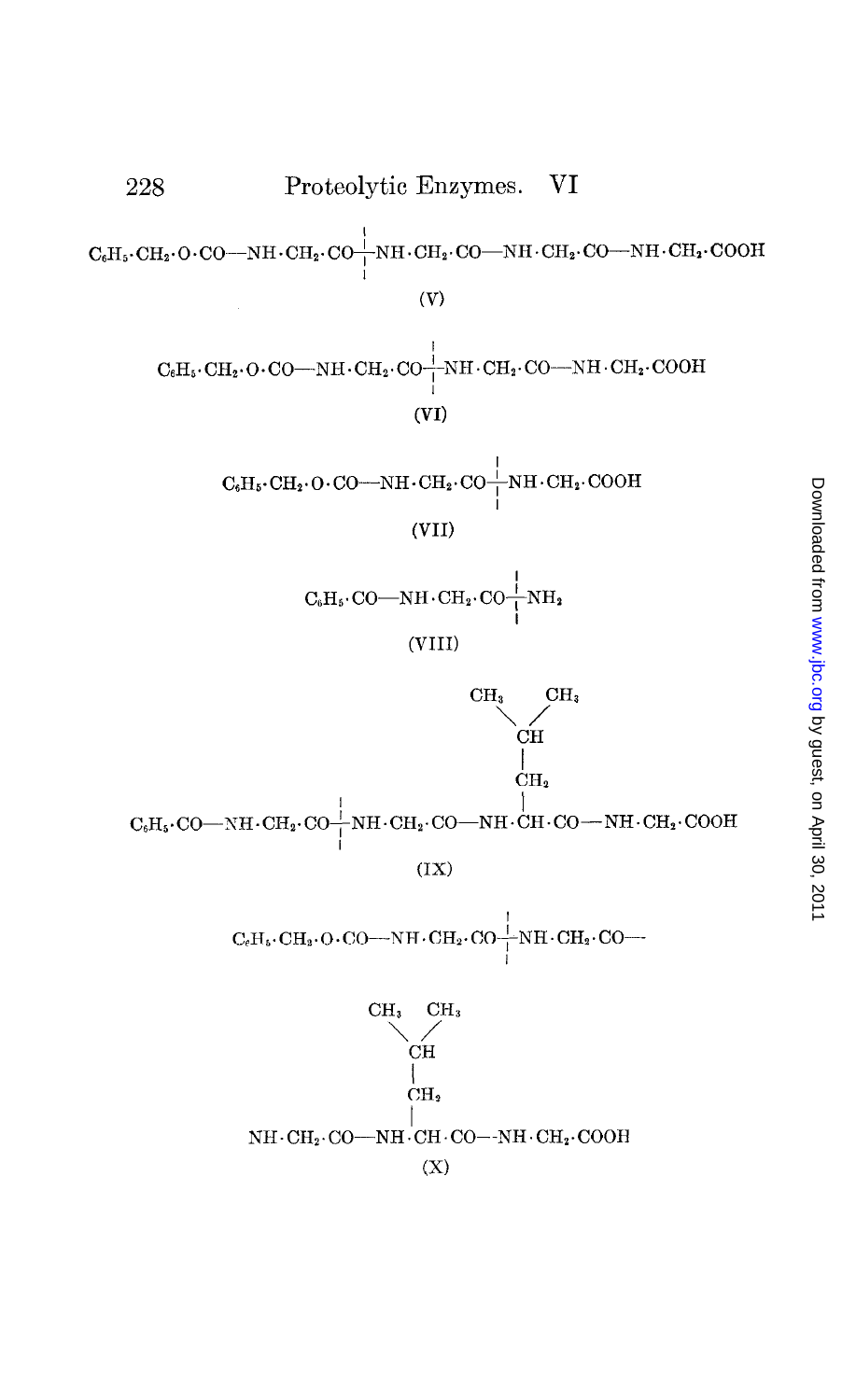place of splitting is indicated in the formulz by means of a dotted line. In all cases at least one of the split-products was isolated

|                                            |                         |                | Hydrolysis        |                                                                         |
|--------------------------------------------|-------------------------|----------------|-------------------|-------------------------------------------------------------------------|
| Substrate                                  | Time                    | Titra-<br>tion | Van<br>Slyke      | Isolation of products                                                   |
|                                            | hrs.                    |                | per cent per cent |                                                                         |
| Hippurylamide                              | $\bf{4}$                | 59             |                   | Hippuric acid, 95% yield                                                |
|                                            | 24                      | 92             |                   |                                                                         |
| Carbobenzoxyglycylgly-                     | 24                      |                | 25                | Carbobenzoxyglycine,                                                    |
| cine                                       | 43                      |                | 43                | $40\%$ yield                                                            |
|                                            | 91                      |                | 73                |                                                                         |
| Carbobenzoxytriglycine                     | 24                      | 50             | 48                | Carbobenzoxyglycine,                                                    |
|                                            | 48                      | 72             | 73                | $95\%$ ; glycylglycine, $40\%$                                          |
|                                            | 72                      | 83             | 85                | yield                                                                   |
| Carbobenzoxytetraglycine                   | 24                      |                | 85                | Carbobenzoxyglycine,                                                    |
|                                            | 46                      |                | 100               | triglycine,<br>$77\%$ :<br>$52\%$<br>yield                              |
| Carbobenzoxyglycylsarco-<br>syldiglycine   | 46                      | 4              | 3                 |                                                                         |
| Benzoylglycyl-l-leucyl-                    | $\overline{\mathbf{4}}$ | 90             | 90                | Hippuric acid. $100\%$ : <i>l</i> -                                     |
| glycine                                    | 24                      | 100            | 100               | leucylglycine, 45% yield                                                |
| Benzoylglycyl-d-leucyl-                    | 19                      | 12             | 12                | Hippuric acid, 77% yield                                                |
| glycine                                    | 43                      | 35             | 33                |                                                                         |
|                                            | 68                      | 53             | 52                |                                                                         |
|                                            | 92                      | 93             | 95                |                                                                         |
| Benzoyldiglycyl-l-leucyl-                  | 22                      | 90             |                   | Hippuric acid, 75% yield                                                |
| glycine                                    | 43                      | 100            |                   |                                                                         |
| Carbobenzoxytriglycyl-l-<br>leucylglycine* | 25                      | 93             | 101               | Carbobenzoxyglycine,<br>75% yield; carbobenz-<br>oxytriglycine isolated |
| Carbobenzoxy-l-leucyl-                     | 5                       | 47             | 50                | Carbobenzoxy-l-leucyl-                                                  |
| glycylglycine                              | 18                      | 87             | 90                | glycine, 82%; glycine,                                                  |
|                                            | 42                      | 95             | 97                | $72\%$ yield                                                            |
| Carbobenzoxy-d-leucyl-                     | 5                       | $\mathbf{0}$   | $\bf{0}$          |                                                                         |
| glycylglycine                              | 24                      | $\Omega$       | $\theta$          |                                                                         |
| Benzoyl-dl-leucylglycyl-                   | $8\frac{1}{2}$          | 60             | 55                | Carbobenzoxyglycine,                                                    |
| glycine                                    | 25                      | 92             | 92                | $60\%$ yield                                                            |

| TABLE II                                      |  |  |  |  |  |  |  |  |  |
|-----------------------------------------------|--|--|--|--|--|--|--|--|--|
| Hydrolysis of Peptides of Glycine and Leucine |  |  |  |  |  |  |  |  |  |

\* Did not go into solution at start of reaction.

either directly or in the form of simple derivatives. In several cases both products were isolated.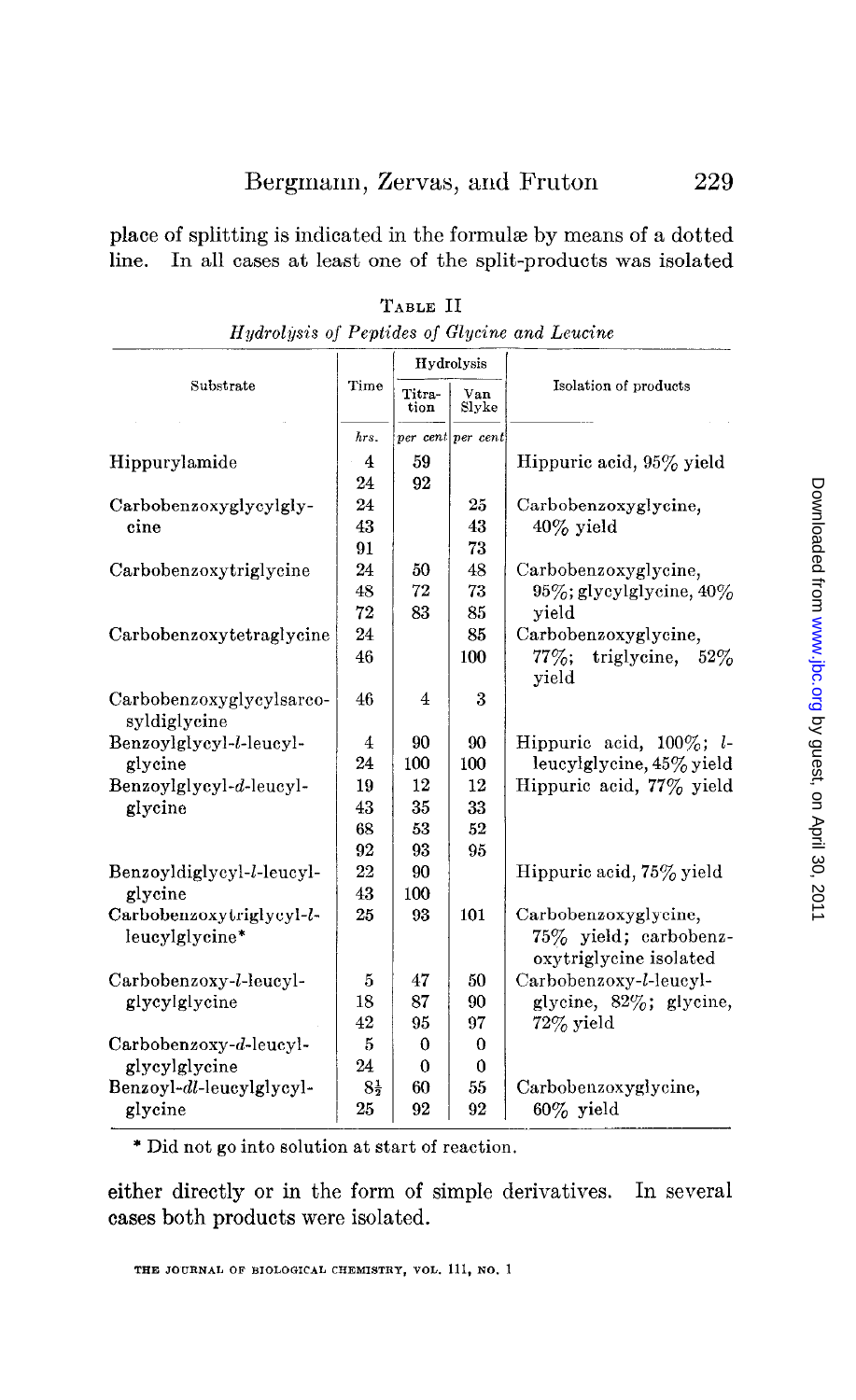It will be noted that all the substrates mentioned above have an acylglycyl group. We have investigated several specificity requirements of the enzyme for this class of papain substrates. The most striking fact is that papain requires two acid amide linkages. One of them is split, and the other is evidently necessary as a point of attachment for the enzyme. In contrast with the known pcptidases (dipeptidase, aminopeptidase, and carboxypeptidase), papain does not require a free  $\alpha$ -carboxyl or free amino group near the peptide linkage. In fact, a neighboring free amino group inhibits papain action. Carbobenzoxyglycylglutamylglytine ester and carbobenzoxyglycylglutamylglycine are hydrolyzed to about 50 per cent in 6 hours; glycylglutamylglycine is not attacked in that time.

It was mentioned before that carbobenzoxytetraglycine is split by papain into carbobenzoxyglycine and triglycine, The analogous carbobenzoxyglycylsarcosyldiglycine (XI) is, however, not attacked. Thus, when the peptide hydrogen is substituted by a methyl group in the peptide linkage to be split, the bond becomes resistant to hydrolysis.'

In order to investigate the influence of spatial configuration on papain activity, benzoylglycyl-Z-leucylglycine (XII) and the corresponding d-peptide were compared. In 5 hours the I-peptide was split quantitatively into hippuric acid and *l*-leucylglycine, both of which were isolated. The d-peptide was also split by papain to yield similar products but at a much slower rate. After 5 hours only 10 per cent splitting was observed, and 4 days were required to complete the hydrolysis. Here is a case of relative spatial specificity; it cannot as yet be stated whether this finding is to be attributed to steric hindrance or to a difference in the affinity of the enzyme for the d and 1 forms of the peptide.

An obvious extension of these experiments was the investigation of the behavior of papain towards the benzoyl (XIII) and carbobenzoxy (XIV) derivatives of leucylglycylglycine. With both compounds, observations were made which should have significance for the specificity of papain. The d form of the peptide is not split by papain. The  $l$  form is hydrolyzed to carbobenzoxy- $l$ leucylglycine and glycine. Other hydrolytic products could not

1 Experiments of Dr. William F. Ross showed that carbobenzoxyglycylproline also is not attacked by papain.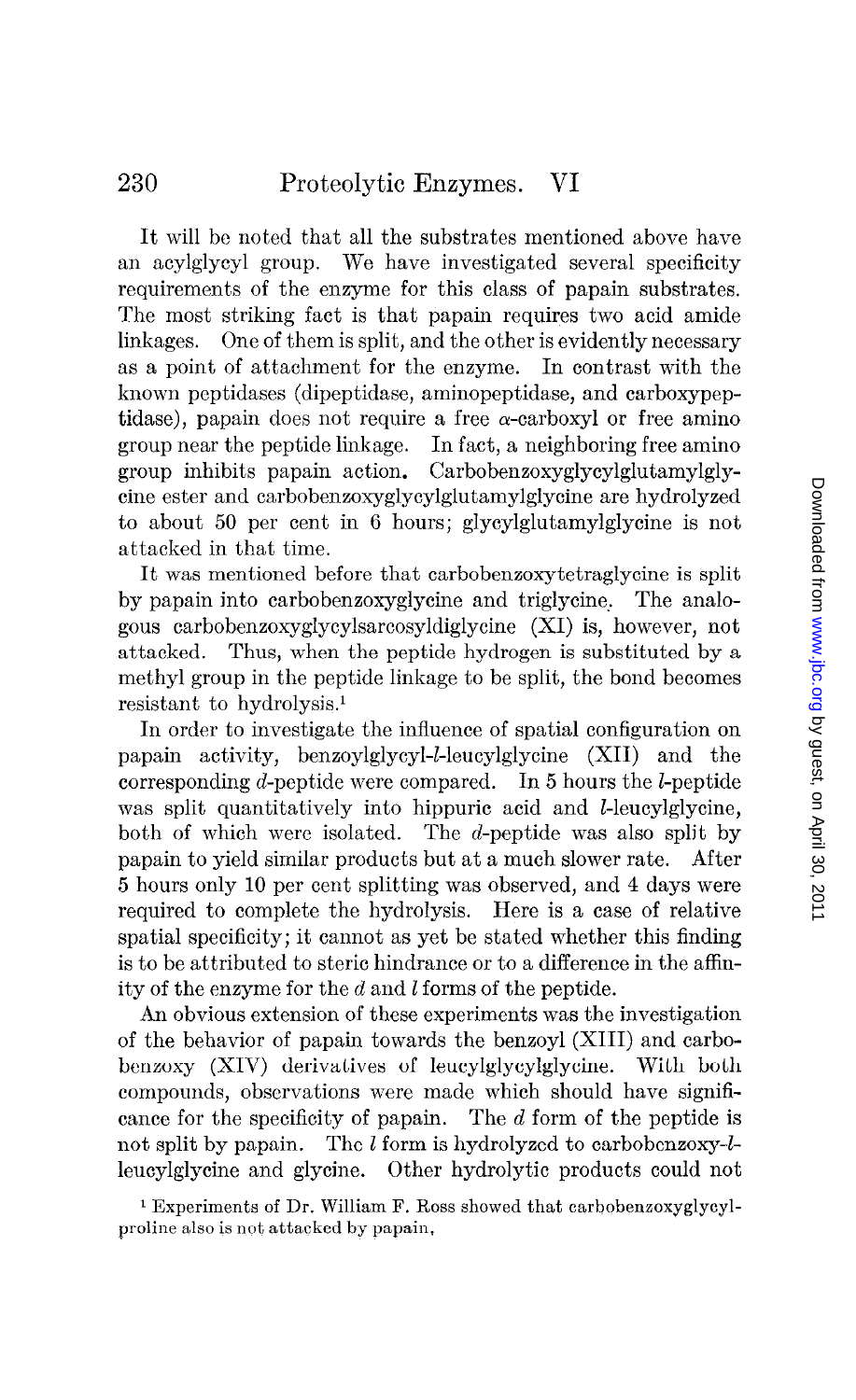be found. Thus, when the acyl derivatives of glycyl-l-leucylglycine and of bleucylglycylglycine are compared, it becomes evident that when leucine is situated next to the acyl group the



site of splitting is shifted one amino acid residue away from the acyl group. The presence of the isobutyl group produces in the I isomer a hydrolytic mechanism different from that found for the above described acylglycine peptides. The difference between the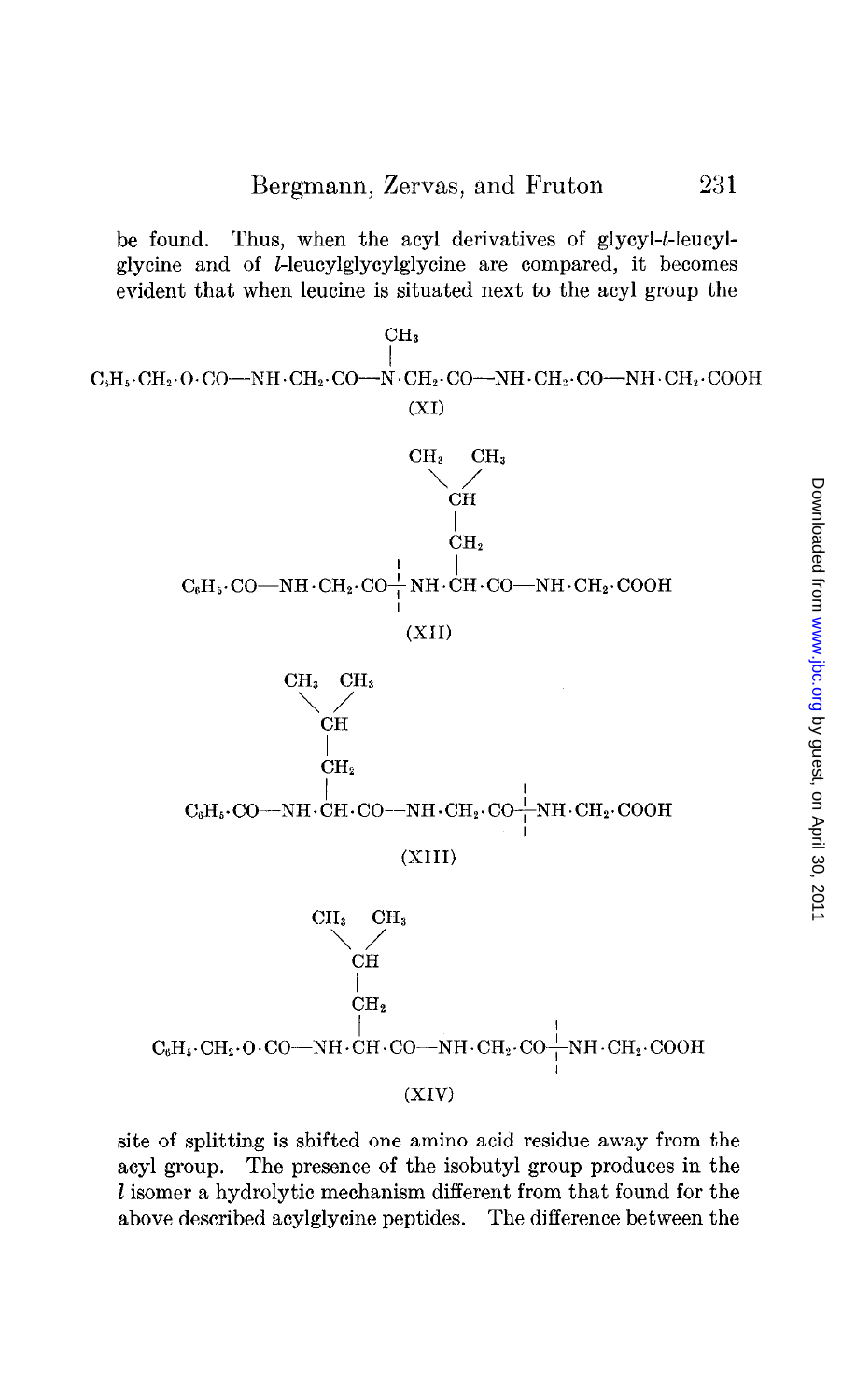d and l forms is here a case of absolute specificity. The influence of the asymmetry of the leucine residue is particularly significant, since the leucine does not participate in the peptide bond which is hydrolyzed. No example has hitherto been encountered in the chemistry of proteolytic enzymes where substitution of one aliphatic monoaminomonocarboxylic acid by another produced such a deep seated alteration in the mechanism of hydrolysis. One may well await eagerly the result of the introduction of other and more complex amino acids, as it affects the specificity of papain.

The fact that a large number of acylated peptides were found to be hydrolyzable by papain gives rise to the question: What connection is there between the splitting of these acyl peptides and the splitting of proteins? In order to answer this question it becomes necessary to reinvestigate the behavior of papain towards free polypeptides, although according to the literature synthetic peptides are resistant towards proteinases. To this end we are studying free polypeptides containing various amino acids.

It should be pointed out that it is not yet clear whether the crude enzyme preparation from Carica papaya represents an enzymatically homogeneous substance. It is certain, however, from earlier work (3) as well as from our experiments, that at pH 5 and after activation by hydrocyanic acid, papain showed no action on the known substrates of dipeptidase, aminopeptidase, and carboxypeptidase. The splittings described in this paper occur, furthermore, at positions which rule out the action of any of the above three enzymes. However, the possibility cannot be excluded that these observations are due to the action of only a part of the papain complex and that in addition to this part there are other proteolytic enzymes in the enzyme preparations employed by us. We have directed our attention to this problem and are investigating the well known inactivation of papain by oxidizing reagents and the reactivation by hydrocyanic acid in relation to the splitting of our synthetic substrates.

### Correction

It was mentioned above that carbobenzoxyglycylglutamylglycine ester (I) is split by papain and that 80 per cent of carbobenzoxyglycine was isolated from the hydrolysate. In a preliminary note (4) we reported that (I) is also split by tryptic proteinase.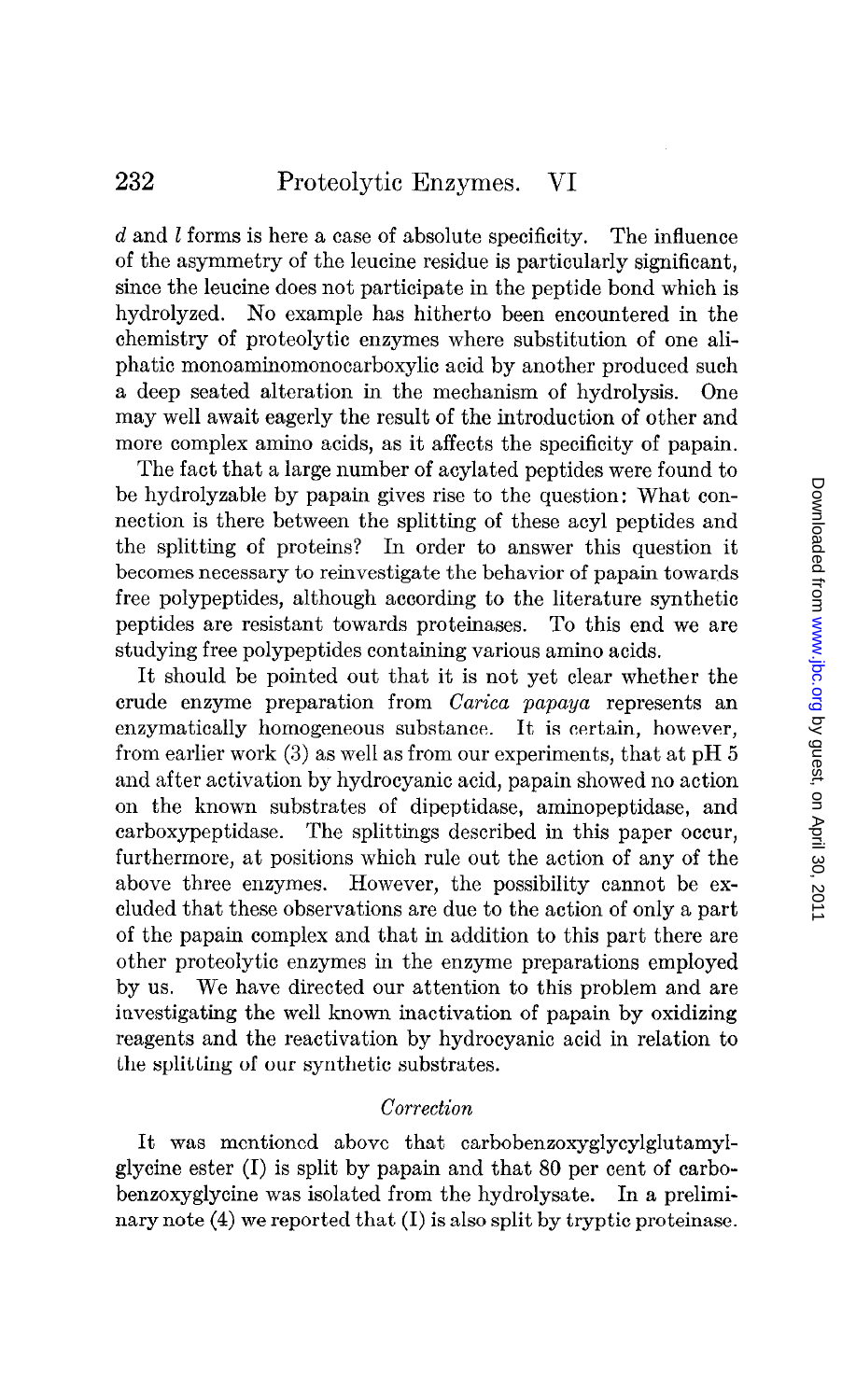We observed an increase in carboxyl and none in amino nitrogen. Thus, it was concluded that with trypsin there occurs a splitting analogous to that found for papain, whereby the resulting dipeptide ester was transformed to a diketopiperazine at  $pH_2$ . In the isolation of the reaction products, performed in the meantime, no carbobenzoxyglycine could be isolated, showing that no tryptic hydrolysis of a peptide bond had occurred.

#### EXPERIMENTAL

# $Glycyl$ -L-Glutamyl- $\alpha$ -Glycine

 $Carbobenzoxy-I-Glutamyl- $\alpha$ -Glycine Ethyl Ester—To an an$ hydrous ether solution of glycine ethyl ester (prepared from 30 gm. of hydrochloride) there was added with cooling an ethyl acetate solution of 13 gm. of carbobenzoxy-l-glutamic acid anhydride (5). After 3 hours, the solution was washed with dilute HCI and evaporated under diminished pressure. The residue, after dissolving in ether, yields needles upon standing. The substance was recrystallized from hot ethyl acetate. M.p.,  $126^{\circ}$ ;<sup>2</sup> yield, 8.7 gm.

From the enzymatic hydrolysis to 90 per cent of 915 mg. of this substance there were isolated 450 mg. of a product with a melting point of 110-112"; mixed melting point with carbobenzoxyglutamic acid, 112'.

LGlutamyl-a-G'lycine Ethyl Ester-S.2 gm. of the above substance were hydrogenated in the usual manner in alcohol and 2 cc. of glacial acetic acid. The residue, after evaporation of the solution, was repeatedly evaporated with alcohol. The spongy mass obtained upon precipitation with alcohol and ether was heated in absolute alcohol. Needles; yield, 4.1 gm.; m.p., 151<sup>o</sup>.

 $C_9H_{16}O_5N_2$  (232.1). Calculated, N 12.1; found, N 12.0 (Kjeldahl)

 $Carbobenzoxyglycyl-U-Glutamyl- $\alpha$ -Glycine Ethyl Ester—To 4.5 gm.$ of the previous substance in an ice-cooled saturated aqueous solution of 2.5 gm. of sodium bicarbonate there were added, in three portions within 5 to 6 minutes, 5 gm. of carbobenzoxyglycyl chloride and 10 cc. of  $2 \text{ N } \text{NaOH}$ . On acidifying, a syrup was

 $*$  Grassmann and Schneider (6) report a melting point of  $122^{\circ}$  for this substance.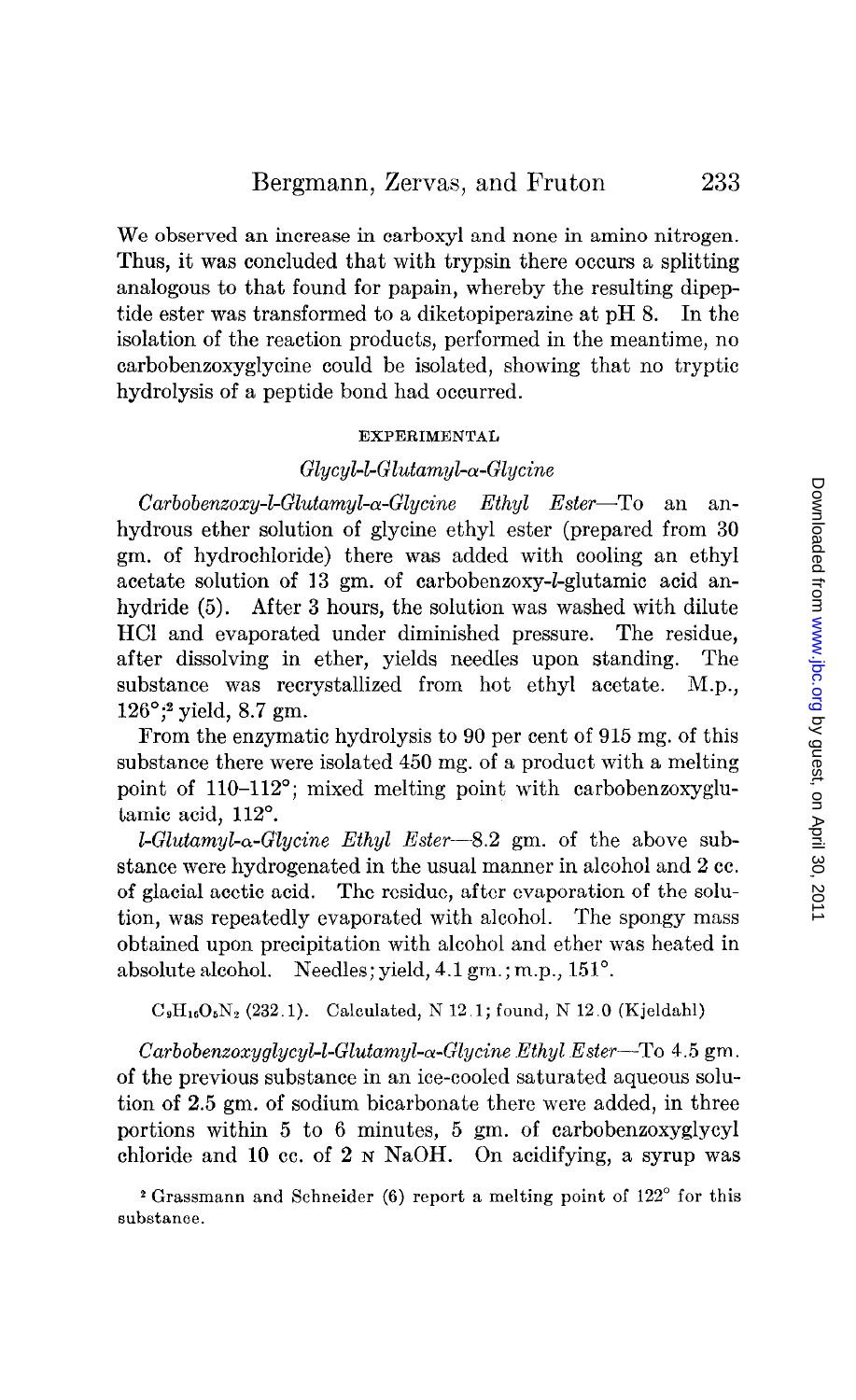obtained which crystallized on standing in the ice box. Yield, 8.3 gm. The substance was recrystallized from hot alcohol. Needles; m.p., 169°.

 $C_{19}H_{25}O_8N_3$ . Calculated. C 53.9, H 5.9, N 9.9 423 Found. " 54.0, " 5.9, " 10.1 (Dumas)

From the enzymatic hydrolysis to 90 per cent of 742 mg. of this substance there were isolated 260 mg. of a product with a melting point of 119'; mixed melting point with carbobenzoxyglycine, 119".

Carbobenzoxyglycyl-l-Glutamyl- $\alpha$ -Glycine-0.7 gm. of the carbobenzoxytripeptide ester was dissolved in 4 cc. of N NaOH, allowed to stand  $\frac{1}{2}$  hour at room temperature, acidified with concentrated HCl, and the solution extracted three times with ethyl acetate. The extract was evaporated down and ether was added, yielding a solid mass which was recrystallized from alcoholether. Yield, 0.33 gm.; needles; m.p., 98-100".

 $C_{17}H_{21}O_8N_3$  (395.2). Calculated, N 10.6; found, N 10.5 (Kjeldahl)

From the enzymatic hydrolysis to 92 per cent of 264 mg. of this substance there were isolated 46 mg. of a product with a melting point of 119"; mixed melting point with carbobenzoxyglycine, 119".

 $Glycyl$ -1- $Glutamyl$ - $\alpha$ - $Glycine-1.3$  gm. of the previous substance were dissolved in 50 per cent methanol and 1 cc. of glacial acetic acid and hydrogenated in the usual manner. After the solution was evaporated, water was added and evaporated off several times. The residue was recrystallized from hot alcohol by adding water to dissolve the crystals and cooling slowly. Needles; yield, 0.8 gm.

 $C_9H_{15}O_6N_3$ . Calculated. C 41.4, H 5.8, N 16.1 261 Found. " 41.3, " 5.9, " 16.0 (Dumas)

# Glycylglutamic Acid Diketopiperaxine

To 6.4 cc. of N lithium hydroxide solution saturated with  $CO<sub>2</sub>$ at 20 $\degree$  there were added 1.1 gm. of glutamyl- $\alpha$ -glycine ethyl ester. 4 hours later, after being acidified to a weak Congo red reaction, the solution was evaporated down and the residue washed with absolute alcohol. Needles; yield, 0.4 gm.; m.p., 240°. The substance gave no nitrogen by the Van Slyke procedure.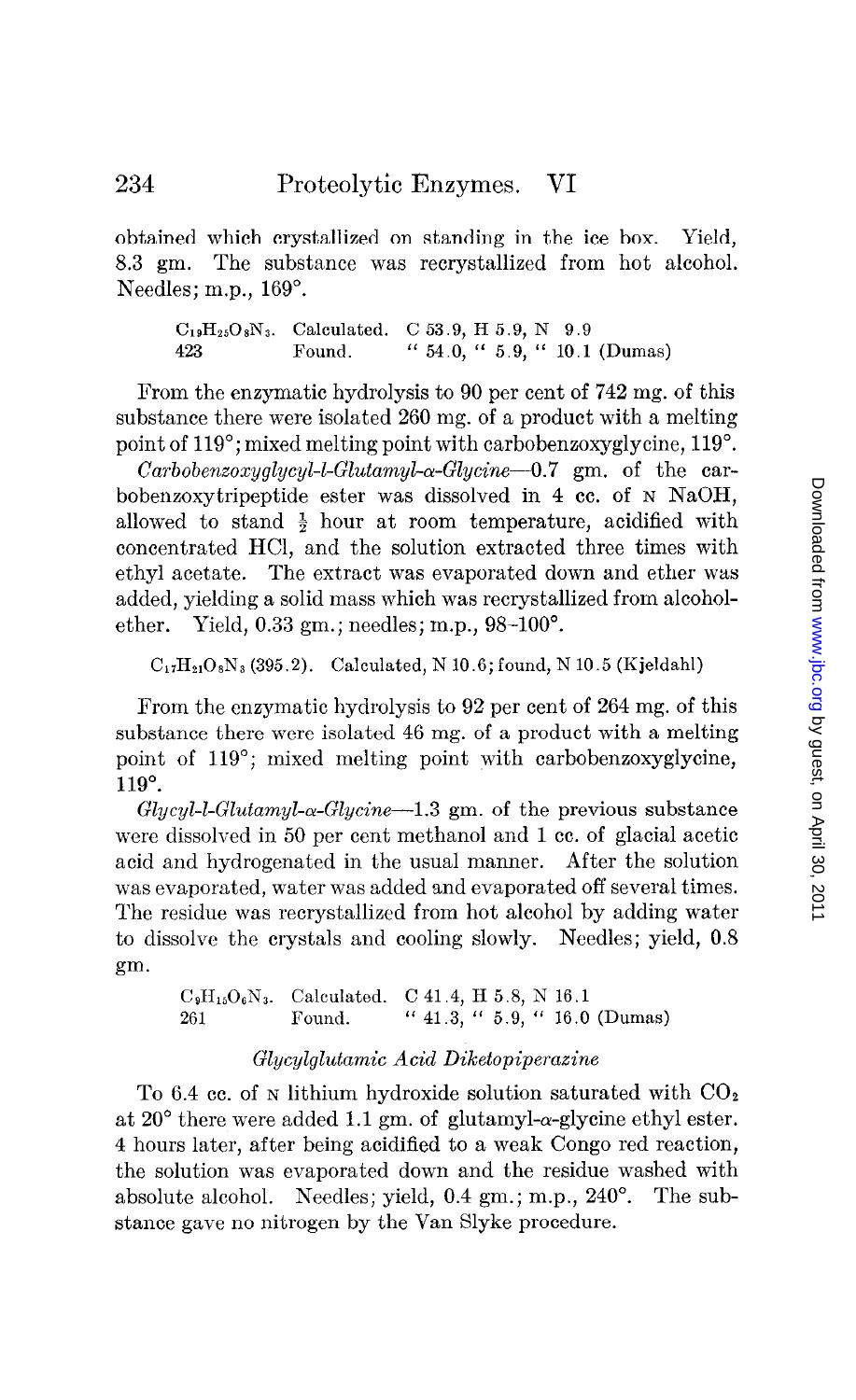$C_7H_{10}O_4N_2$  (186). Calculated, N 15.0; found, N 14.9 (Kjeldahl)

# Carbobenxoxyglycyl-l-Asparagyl-a-Glycine Ethyl Ester

 $Carbobenzoxy-L-Asparagyl- $\alpha$ -Glycine Ethyl Ester-12 gm. of$ carbobenzoxy-l-aspartic acid anhydride were added to an icecooled solution of glycine ethyl ester (prepared from 25 gm. of hydrochloride) in 150 cc. of anhydrous ethyl acetate. On standing at 20°, needles (13 gm.) separated out which were filtered off after 3 hours and heated in ethyl acetate. They were dissolved in hot water, and the solution acidified with concentrated HCl and extracted twice with ethyl acetate. After evaporation the residue was washed with ether. Needles; yield,  $8.5$  gm.; m.p.,  $105-107^\circ$ . The substance was recrystallized several times from acetone, whereupon a constant melting point of  $128^{\circ}$ <sup>3</sup> was obtained, but the yield drops sharply.

 $C_{16}H_{20}O_7N_2$  (352.2). Calculated, N 8.0; found, N 8.0 (Kjeldahl)

 $1-A$ sparagyl- $\alpha$ -Glycine Ethyl Ester-2 gm. of the above ester were dissolved in 50 per cent ethyl alcohol and 0.5 cc. of glacial acetic acid and hydrogenated in the usual manner. The residue (needles) obtained upon evaporating the solution was repeatedly treated with alcohol followed by evaporation. The crystals were transferred to the filter with alcohol. Yield, 1.1 gm.; m.p., 232<sup>o</sup>.

 $C_8H_{14}O_5N_2$  (218.1). Calculated, N 12.8; found, N 12.7 (Kjeldahl)

 $Carbobenzoxyglycyl-L-Asparagyl- $\alpha$ -Glycine Ethyl Ester-2 gm.$ of the previous substance were dissolved in an ice-cooled solution of 1.3 gm. of  $K_2CO_3$  in 10 cc. of water and immediately treated with 1.2 gm. of carbobenzoxyglycyl chloride and 0.65 gm. of  $K_2CO_3$  (in 5 cc. of water). After 2 minutes 1.2 gm. of chloride and 0.65 gm. of carbonate were added again. The solution was extracted with ether, and the aqueous layer acidified, yielding a syrup which crystallized. Needles; yield, 2.5 gm. After recrystallization from alcohol, the melting point was 148".

<sup>3</sup> Grassmann and Schneider (6) report a melting point of 113<sup>°</sup>. The acid obtained from the above ester by hydrolysis with 2 moles of NaOH for 20 minutes melted at 168". After the material recrystallized from water, the melting point rose to 171°. Grassmann and Schneider report a melting point of 160' for the acid.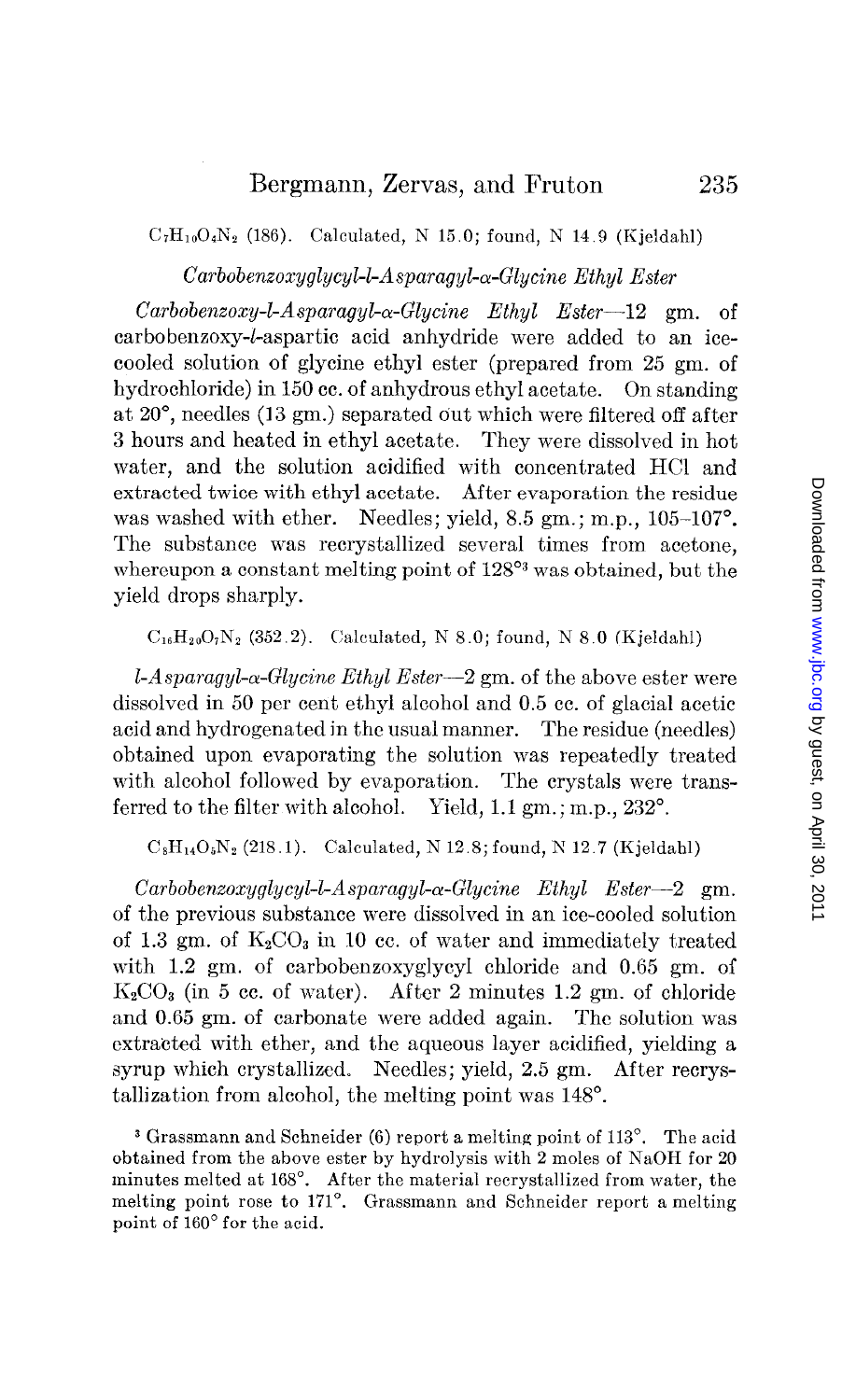$C_{18}H_{23}O_8N_3$ . Calculated. C 52.8, H 5.7, N 10.3 409.2 Found. " 52.7, " 5.9, " 10.0

From the enzymatic hydrolysis to 90 per cent of 306 mg. of this substance there were isolated 82 mg. of a product with a melting point of 117<sup>o</sup>; mixed melting point with carbobenzoxyglycine, 119<sup>o</sup>.

### Benzoyldiglycyl-LGlutamylglycine Ethyl Ester

 $Glycyl$ -I-Glutamylglycine Ethyl Ester-3 gm. of the corresponding carbobenzoxy compound in aqueous alcohol and 0.7 cc. of glacial acetic acid were hydrogenated in the usual manner. The solution was evaporated down, yielding a residue which was dissolved in water, and the resulting solution evaporated down. Needles; yield, 1.7 gm.

 $C_{11}H_{19}O_6N_3$  (289.2). Calculated, N 14.5; found, N 14.4 (Kjeldahl)

Benzoyldiglycyl-1-Glutamylglycine Ethyl Ester-O.6 gm. of the previous substance was dissolved in an ice-cooled solution of 0.2 gm. of soda in 5 cc. of water and immediately treated with 0.4 gm. of hippuryl chloride and 0.2 gm. of soda (in 5 cc. of water) in two portions. The precipitate obtained on acidifying was recrystallized twice from alcohol. Needles: m.p., 252°.

 $C_{20}H_{26}O_8N_4$  (337.2). Calculated, N 12.5; found, N 12.4 (Kjeldahl)

From the enzymatic hydrolysis to 97 per cent of 328 mg. of this substance there were isolated 70 mg. of a product with a melting point of 189"; mixed melting point with hippuric acid, 189".

# Carbobenzoxyglycyl-l-Isoglutamine

1.5 gm. of I-isoglutamine in 15 cc. of ice-cooled water were treated during 15 minutes with 0.6 gm. of MgO and 2.1 gm. of carbobenzoxyglycyl chloride. After being acidified the solution was extracted with ethyl acetate. Crystals (prisms) were obtained on concentrating the ethyl acetate layer. A second crystallization was obtained by allowing the aqueous layer to stand at  $0^\circ$ . Prisms; yield, 1 gm.; m.p., 185 $^\circ$ .

 $C_{15}H_{19}O_6N_3$ . Calculated. C 53.4, H 5.7, N 12.5  $337.2$  Found. "  $53.1,$  "  $5.9,$  "  $12.4$  (Kjeldahl)

From the enzymatic hydrolysis to 100 per cent of 420 mg. of this substance there were isolated 210 mg. of a product with a melting point of 120"; mixed melting point with carbobenzoxyglycine, 120".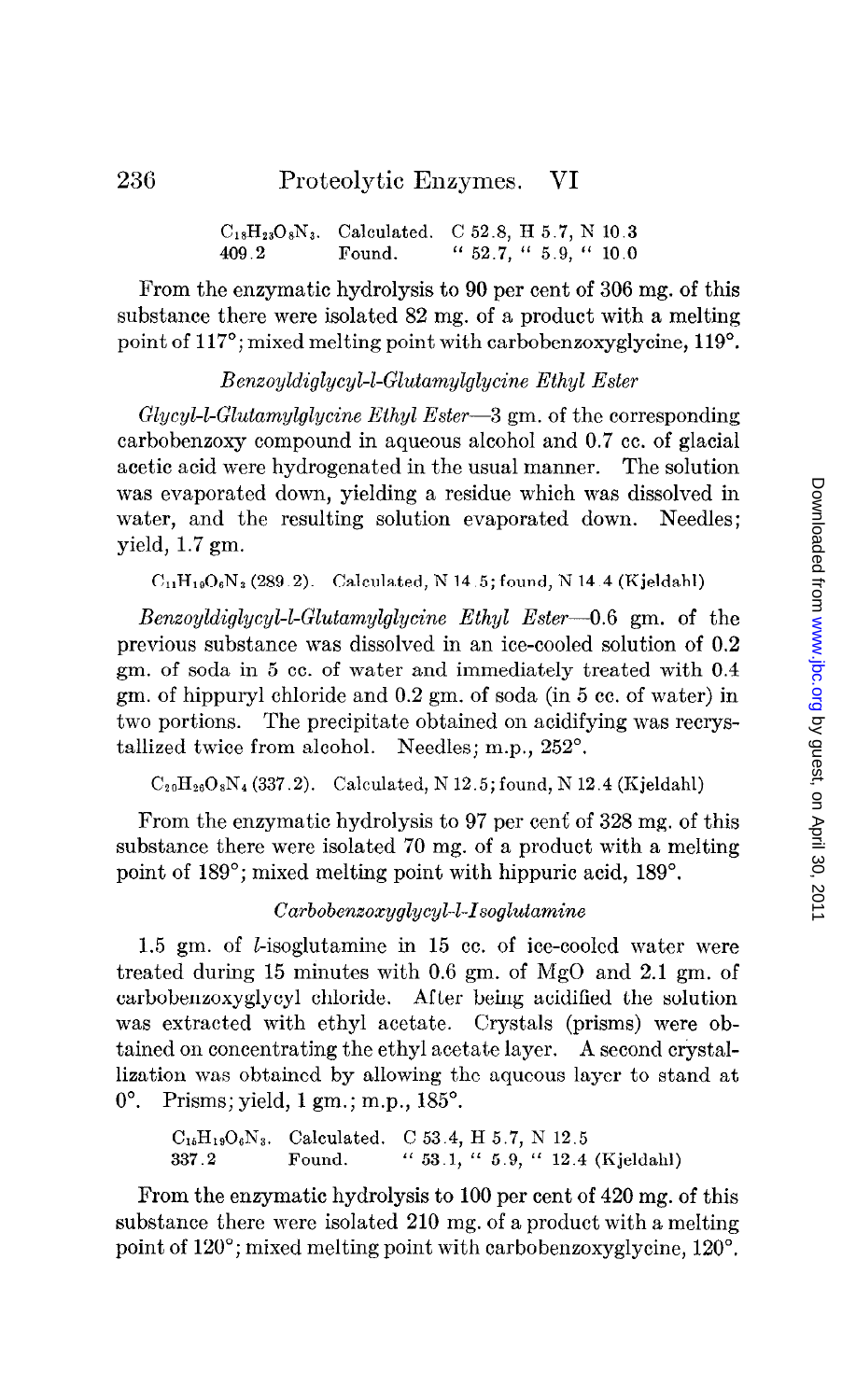### Benzoyl-l-Isoglutamine

1.4 gm. of I-isoglutamine were dissolved in an ice-cooled solution of 1 gm. of soda in 15 cc. of water and immediately treated with 1.2 cc. of benzoyl chloride and 1 gm. of soda in two portions. After small amounts of benzamide were filtered off, the solution was acidified, yielding crystals which were recrystallized from hot water. Needles; yield, 1 gm.; m.p., 158<sup>°</sup>.

 $C_{12}H_{14}O_4N_2$  (250.1). Calculated, N 11.2; found, N 11.2 (Kjeldahl)

From the enzymatic hydrolysis to 96 per cent of 600 mg. of this substance there were isolated 450 mg. of a product with a melting point of 133-135'

Benzoyl-l-glutamic acid. Calculated, N 5.6; found, N 5.5

### $Carbo benzoxutrialucine$

5.7 gm. of glycine anhydride were dissolved in 50 cc. of N NaOH (requires  $\frac{1}{2}$  hour) and then treated at  $0^{\circ}$  with 11.3 gm. of carbobenzoxyglycyl chloride and 55 cc. of N NaOH in four portions. On acidifying, crystals were obtained which were recrystallized from water. Plates; yield,  $11.6$  gm.; m.p.,  $196^\circ$ .

 $C_{14}H_{17}O_6N_3$ . Calculated. C 52.0, H 5.3, N 13.0 323.1 Found. "  $52.2, " 5.4, " 13.1 (Kjeldahl)$ 

From the enzymatic hydrolysis to 85 per cent of 809 mg. of this substance there were isolated: (a) 380 mg. of a product with a melting point of 120", mixed melting point with carbobenzoxyglycine,  $120^{\circ}$ ; (b) on coupling with carbobenzoxy chloride,  $215$  mg. of a product with a melting point of 178", mixed melting point with carbobenzoxydiglycine, 178°; (c) 73 mg. of unchanged carbobenzoxytriglycine with a melting point of 195".

### Carbobenzoxytetraglycine

1.6 gm. of triglycine in 7.2 cc. of  $N$  NaOH were treated at  $0^{\circ}$ with 1.6 gm. of carbobenzoxyglycyl chloride and 7.2 cc. of N NaOH. The crystals obtained on acidifying were recrystallized from a large volume of water. Yield, 1.7 gm.; m.p., 230'.

 $C_{16}H_{20}O_7N_4$ . Calculated. C 50.5, H 5.3, N 14.7 380.1 Found. " 50.5, " 5.3, " 14.7 (Kjeldahl)

From the enzymatic hydrolysis to 100 per cent of 950 mg. of this substance there were isolated: (a) 390 mg. of a product with a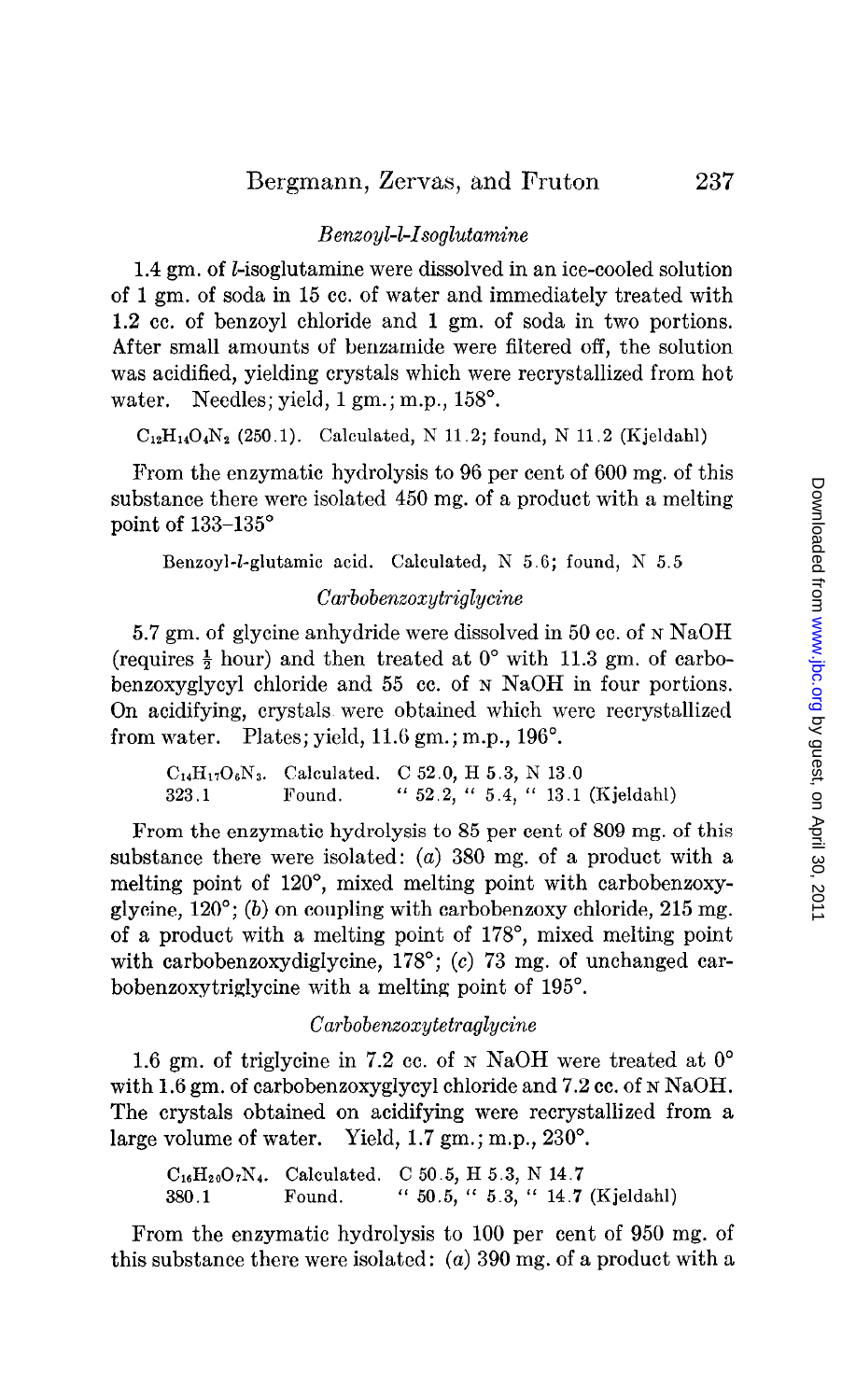melting point of 118", mixed melting point with carbobenzoxyglycine,  $118^{\circ}$ ; (b) on coupling with benzylcarbonyl chloride, 390 mg. of a product with a melting point of 195", mixed melting point with carbobenzoxytriglycine, 195°.

### Carbobenxoxyglycylsarcosyldiglycine

To 4.1 gm. of sarcosyldiglycine in 20 cc. of N NaOH were added at  $0^{\circ}$  4.2 gm. of carbobenzoxyglycyl chloride and 20 cc. of N NaOH in four portions. The syrup obtained on acidification was dissolved in a hot mixture of acetone and absolute alcohol, the solution filtered, and the filtrate evaporated, yielding a syrup which crystallized on standing. Yield, 4.2 gm. The substance was recrystallized from ethyl acetate by addition of methanol to dissolve, and cooling slowly. Needles; m.p., 127<sup>o</sup>.

 $C_{17}H_{22}O_7N_4$ . Calculated. C 51.7, H 5.6, N 14.2 394.1 Found. " 51.7, " 5.8, " 14.0 (Kjeldahl)

# I-Leucylglycine

 $Carbobenzoxy-L-Leucylglycine Ethyl Ester-To$  a solution of 2.9 gm. of I-leucylhydrazide in a mixture of 10 cc. of glacial acetic acid, 5 cc. of concentrated HCl, and 25 cc. of water, there was added at  $0^{\circ}$  0.6 gm. of NaNO<sub>2</sub> in 5 cc. of water. After the resulting syrup was extracted with ether, the ether layer was successively washed with cold water, bicarbonate, and dilute HCl. The substance obtained upon evaporating off the ether was recrystallized from ethyl acetate-petroleum ether. Needles; yield, 1.5 gm.; m.p., 103-104<sup>°</sup>.

 $C_{18}H_{28}N_2O_5$  (350.2). Calculated, N 8.5; found, N 8.3

Carbobenzoxy-l-Leucylglycine-18 gm. of the above ester in methanol solution were allowed to stand for 20 minutes with 1.1 moles of 2 N NaOH, and after the solution was acidified the methanol was evaporated off. The substance crystallized after the remaining solution was extracted with bicarbonate and acidified. Prisms; yield, 11 gm.; m.p., 115'.

> $C_{16}H_{22}O_5N_2$ . Calculated. C 59.6, H 6.9, N 8.7 322.2 Found. " 59.4, " 7.0, " 5.5

Free Dipeptide-This was obtained in 75 per cent yield upon hydrogenation of the previous substance. It was transferred to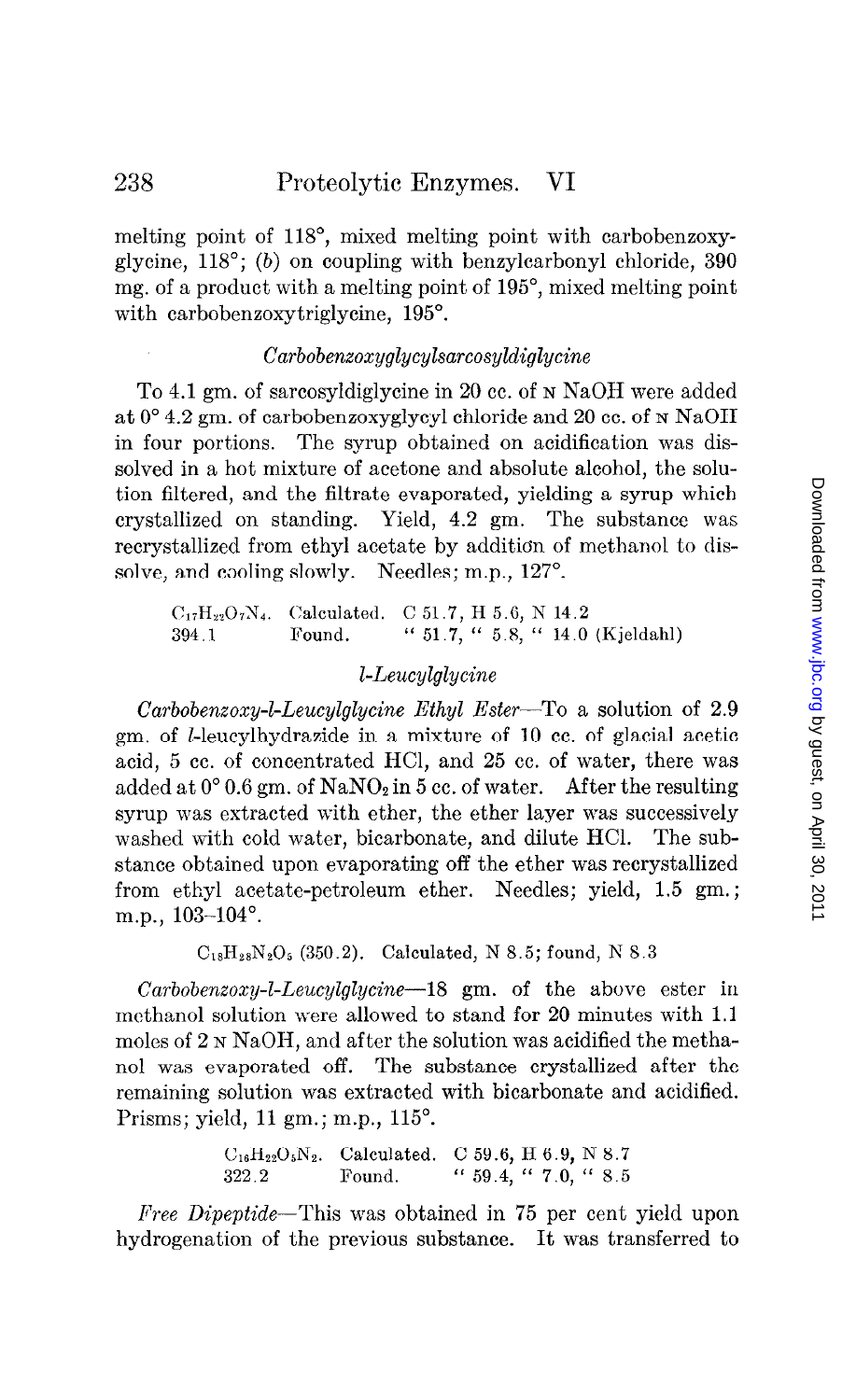the filter with absolute alcohol after evaporation of the solvent. Needles.

 $[\alpha]_D^{24} = +85.8^{\circ}$  (c = 2.4 per cent in water)<sup>4</sup>  $C_8H_{16}O_3N_2$ . Calculated. C 51.0, H 8.6, N 14.9 188.1 Found. "  $50.9,$  "  $8.7,$  "  $14.9$ 

### Glycyl-l-Leucylglycine

 $Carbobenzoxyglycyl-L-Leucylglycine Methyl Ester-4 gm. of L$ leucylglycine were kept overnight at  $0^{\circ}$  in 40 cc. of methanol previously saturated with HCl gas. After the solvent was evaporated off, the resulting ester hydrochloride was converted to the ester in the usual manner, with ethyl acetate as the solvent. After the addition of 2.3 gm. of carbobenzoxyglycyl chloride, another 2.3 gm. of chloride and bicarbonate solution were added and the reaction mixture was shaken with cooling. After the solution was washed with dilute HCl and bicarbonate, the ethyl acetate was evaporated off. The substance was recrystallized from ethyl acetate-petroleum ether. Yield, 6.8 gm.; m.p., 131".

 $C_{19}H_{27}O_6N_3$  (393.2). Calculated, N 10.7; found, N 10.6 (Kjeldahl)

Free Tripeptide-2.8 gm. of the above ester were hydrolyzed in 15 minutes in methanol and 4.4 cc. of 2 N NaOH. After being acidified, the methanol was removed by evaporation, and the aqueous residue extracted with ethyl acetate. The ethyl acetate solution was extracted with bicarbonate, the aqueous layer acidified, and again extracted with ethyl acetate. The syrup obtained upon evaporation of the ethyl acetate solution was hydrogenated in methanol and 0.6 cc. of glacial acetic acid. Evaporation of the solution yielded needles which were transferred to the filter by means of absolute alcohol.

 $[\alpha]_{D}^{24} = -41.2^{\circ} (c = 2.5 \text{ per cent in water})$  $C_{10}H_{19}O_4N_3$  (245.1). Calculated, N 17.1; found, N 16.9

Benzoylglycyl-l-Leucylglycine-To a solution of 1 gm. of the free tripeptide in 4.1 cc. of  $N$  NaOH there were added at  $0^{\circ}$  in several portions 0.5 cc. of benzoyl chloride and 4.2 cc. of N NaOH. On acidifying, a syrup resulted which crystallized on scratching. The material was heated in ether and recrystallized from water. Yield, 0.9 gm.; m.p.,  $186^{\circ}$ .

<sup>4</sup> Fischer (7) gives  $[\alpha]_D^{20} = +81.5-86^\circ$ .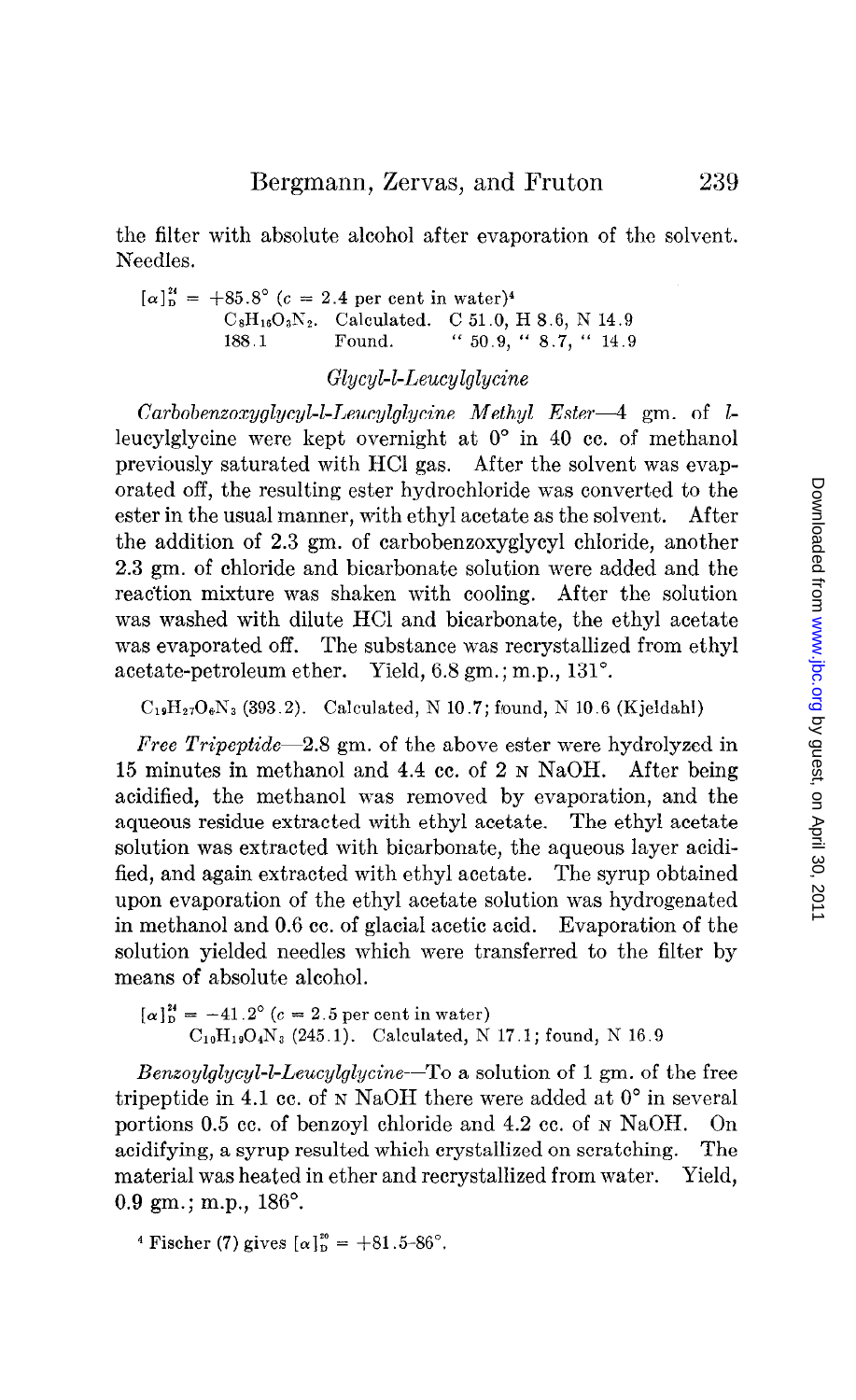```
[\alpha]_p^{24} = -35.8^{\circ} (c = 2.7 per cent in water + 1 equivalent of NaOH)
C_{17}H_{23}O_5N_3. Calculated. C 58.4, H 6.6, N 12.0
349.2 Found. " 58.5, " 6.8, " 12.0 (Kjeldahl)
```
From the enzymatic hydrolysis to 100 per cent of 524 mg. of this substance there were isolated: (a)  $225 \text{ mg}$ , of a product with a melting point of 186"; mixed melting point with hippuric acid,  $186^{\circ}$ ; (b) on coupling with benzylcarbonyl chloride, 219 mg. of a product with a melting point of 115", mixed melting point with carbobenzoxy-1-leucylglycine, 115".

Carbobenzoxy-I-leucylglycine. Calculated, N 8.7; found, N 8.7 (Kjeldahl)

# Benzoylglycyl-d-Leucylglycine

Carbobenzoxyglycyl-d-Leucylglycine Methyl Ester-This was prepared from 2 gm. of d-leucylglycine (Hoffmann-La Roche) in the same manner as the  $l$  isomer. Yield,  $2 \text{ gm.}; \text{m.p., } 131^{\circ}$ .

 $C_{19}H_{27}O_6N_3$  (393.2). Calculated, N 10.7; found, N 10.7 (Kjeldahl)

Benzoylglycyl-d-Leucylglycine Methyl Ester-I.3 gm. of the previous substance were dissolved in methanol containing 2 moles of HCl gas, and hydrogenated. The solution was evaporated, the residue dissolved in 3 cc. of water, overlaid with ethyl acetate, and then 1 cc. of benzoyl chloride and bicarbonate solution added at 0' with shaking. The ethyl acetate solution was washed as usual and concentrated down. On addition of ether 1 gm. of needles was obtained, having a melting point of  $180^\circ$ .

 $C_{18}H_{25}O_5N_3$  (363.2). Calculated, N 11.6; found, N 11.5 (Kjeldahl)

Benzoyltripeptide-The above ester was saponified in methanol and 1.1 moles of N NaOH in 15 minutes. After being acidified, the methanol was evaporated off, and the product recrystallized from water. Needles; m.p., 186°.

 $[\alpha]_{\text{D}}^{24}$  = +35.2° (c = 2.7 per cent in water + 1 equivalent of NaOH)  $C_{17}H_{23}O_5N_3$ . Calculated. N 12.0 349.2 Found. " 11.7 (Dumas) " 12.0 (Kjeldahl)

From the enzymatic hydrolysis to 96 per cent of 437 mg. of this substance there were isolated 132 mg. of a product which on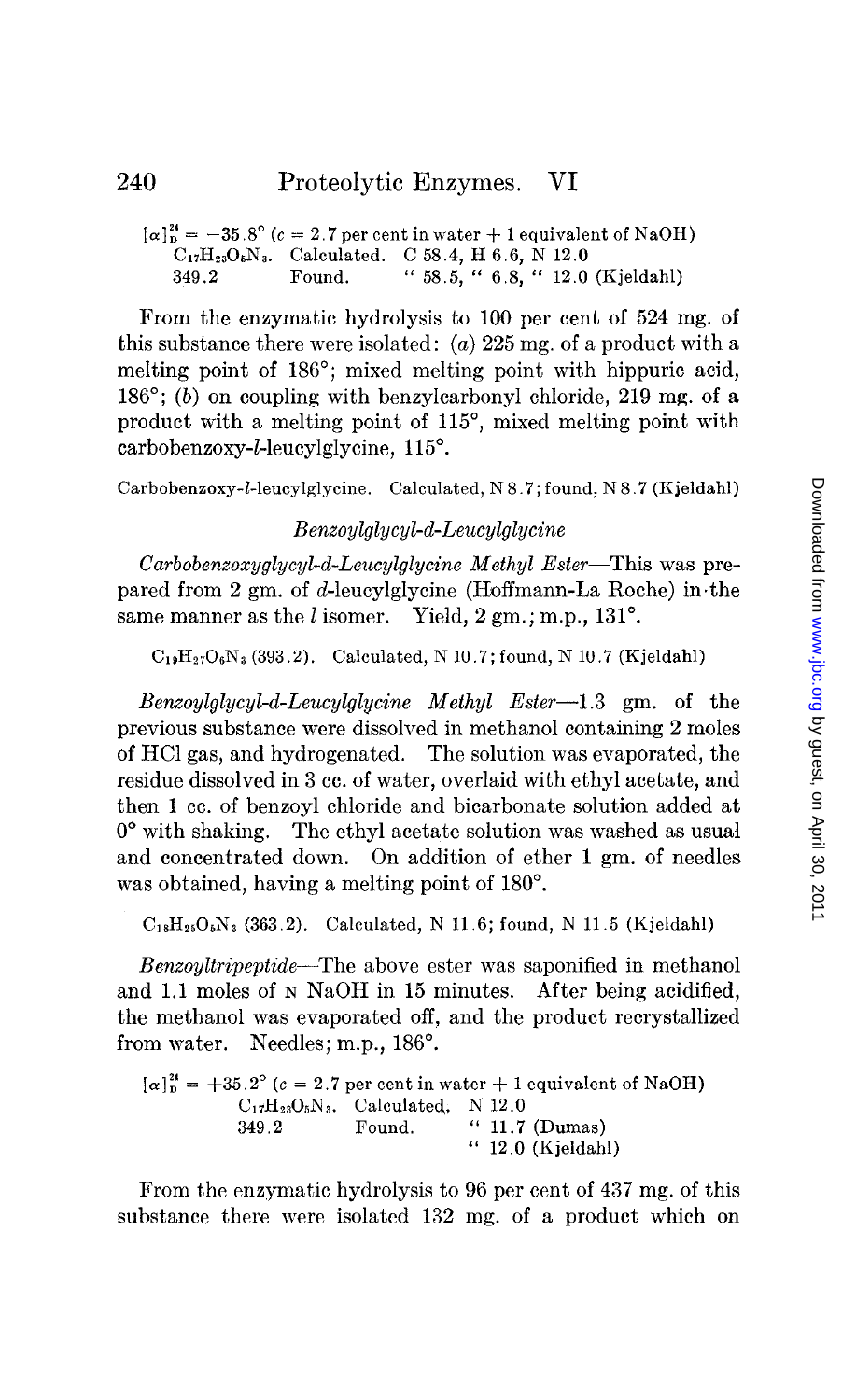recrystallization melted at 185"; mixed melting point with hippuric acid, 186".

### Diglycyl-I-Leucylglycine

To a solution of 2.4 gm. of glycyl-1-leucylglycine in 10 cc. of N NaOH there were added at  $0^{\circ}$  in four portions 2.3 gm. of carbobenzoxyglycyl chloride and 10 cc. of N NaOH. The syrup obtained on acidifying the solution was taken up in ethyl acetate, and the extract washed with water and evaporated down. On treatment with acetone, 2.7 gm. of prisms were obtained (m.p., 118– 119') which were immediately hydrogenated in aqueous methanol and 0.25 cc. of glacial acetic acid. Upon repeated evaporation from water, crystals were obtained which were recrystallized from alcohol-water. Rosettes; yield, 1.5 gm.

 $[\alpha]_{\text{D}}^{24} = -43.2^{\circ}$  (c = 2.5 per cent in water)  $C_{12}H_{22}O_5N_2$ . Calculated. C 47.7, H 7.3, N 18.5 302.1 Found. "  $47.6,$  "  $7.4,$  "  $18.4$  (Kjeldahl)

Benzoyltetrapeptide-This was prepared from the free peptide in the same manner as benzoylglycyl-1-leucylglycine. Yield, 70 per cent; m.p., 195".

 $C_{19}H_{26}O_6N_4$  (406.2). Calculated, N 13.8; found, N 13.7 (Kjeldahl)

From the enzymatic hydrolysis to 98 per cent of 280 mg. of this substance there were isolated 85 mg. of a product with a melting point of 186"; mixed melting point with hippuric acid, 186".

### Triglycyl-1-Leucylglycine

Carbobenzoxypentapeptide—To a solution of 1.4 gm. of diglycyl-I-leucylglycine in 4.6 cc. of N NaOH there were added in three portions at 0' 1 gm. of carbobenzoxyglycyl chloride and 4.7 cc. of N NaOH. The precipitate obtained on acidification was recrystallized from 50 per cent methanol. Yield,  $2.2$  gm.; m.p.,  $225^\circ$ .

 $C_{22}H_{31}O_8N_5$ . Calculated. C 53.5, H 6.3, N 14.2 493.3 Found. " 53.6, " 6.5, " 14.1 (Kielda

From the enzymatic hydrolysis to 100 per cent of 690 mg. of this substance there were isolated:  $(a)$  200 mg. of a product with a melting point of 120°, mixed melting point with carbobenzoxy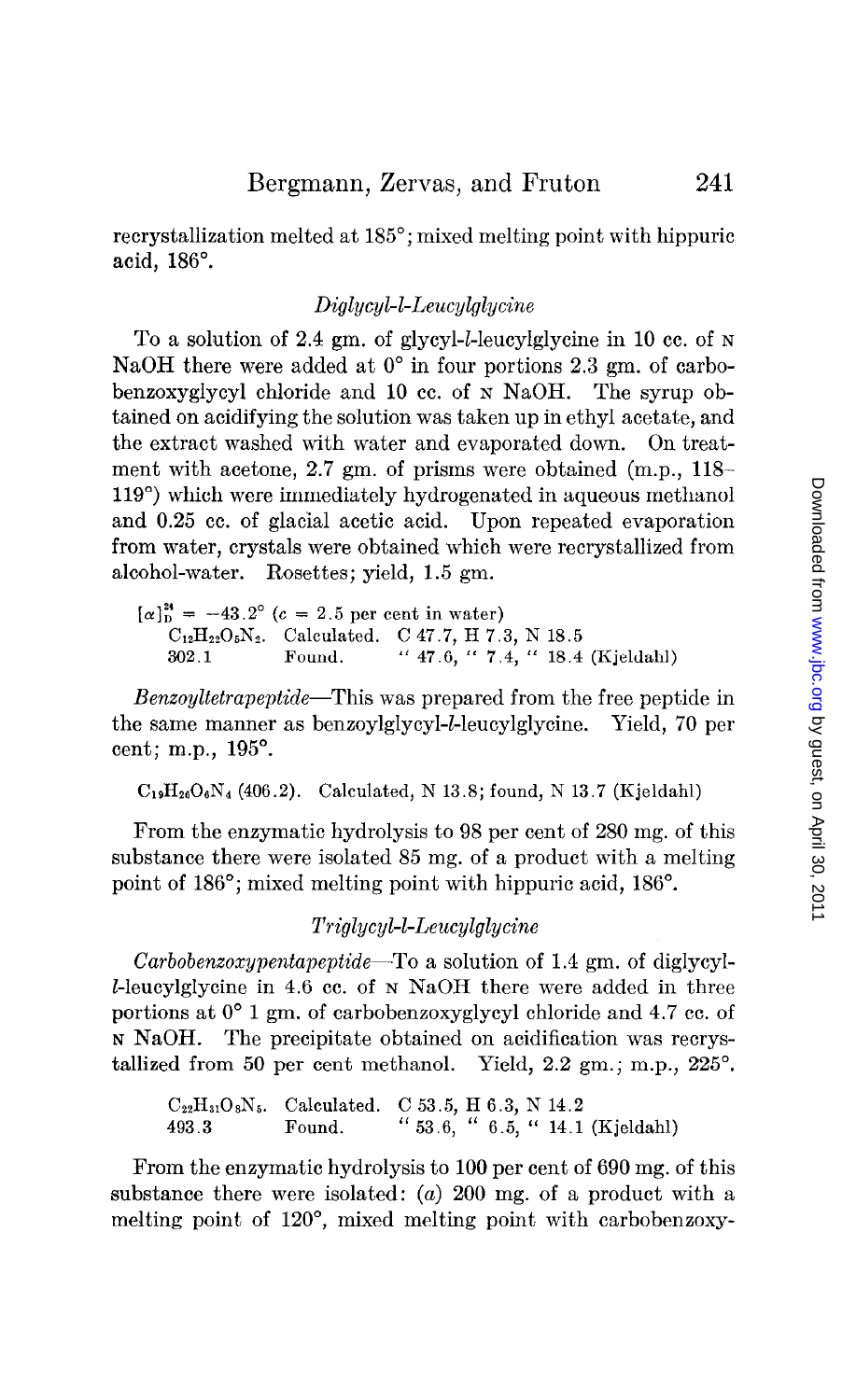glycine,  $120^{\circ}$ ; (b) 50 mg, of a product with a melting point of 193-194", mixed melting point with carbobenzoxytriglycine, 194".

Free Pentapeptide-1.5 gm. of carbobenzoxy compound were suspended in 50 per cent methanol and 0.2 cc. of glacial acetic acid and hydrogenated as usual. After repeated addition and evaporation of water the substance was recrystallized by adding water to the alcoholic suspension to dissolve the crystals and the solution cooled slowly. Needles; yield, 0.8 gm.

 $[\alpha]_{\text{D}}^{24} = -28.4^{\circ}$  (c = 2.5 per cent in water)  $C_{14}H_{25}O_6N_5$ . Calculated. C 46.8, H 7.0, N 19.5 359.1 Found. " 46.7, " 7.1, " 19.3 (Kjeldahl)

### Carbobenzoxy-l-Leucylglycylglycine

 $Carbobenzoxy-L-Leucyl diglycine Ethyl Ester-An ethereal solu$ tion of carbobenzoxyleucylazide (from 12 gm. of hydrazide) was added to an ethyl acetate solution of diglycine ethyl ester (from 10 gm. of hydrochloride). The ether was evaporated off and after standing several hours at 50°, the ethyl acetate solution was treated with gaseous HCl. 5 gm. of unchanged ester were recovered as the hydrochloride. After the filtrate was washed with water and bicarbonate, it was evaporated down and to the residue ether was added. Needles; yield, 6 gm.; m.p., 105°.

 $C_{20}H_{29}O_6N_3$ . Calculated. C 58.9, H 7.2, N 10.3 407.2 Found. " 59.1, " 7.4, " 10.3 (Kjeldahl)

Carbobenxoxytripeptide-The saponification proceeded in the same manner as for carbobenzoxyglycylleucylglycine. Needles; yield, 75 per cent; m.p.,  $144^\circ$ .

 $[\alpha]_p^2 = -12.8^{\circ}$  (c = 4.9 per cent in alcohol)  $C_{18}H_{25}O_6N_3$ . Calculated. C 57.0, H 6.6, N 11.1 379.2 Found. " 57.0, " 6.9, " 10.9 (Kjeldahl)

From the enzymatic hydrolysis of 950 mg. of this substance to 96 per cent there were isolated: (a) 600 mg. of a product with a melting point of 116", mixed melting point with carbobenzoxy-lleucylglycine, 116"; (b) on coupling with carbobenzoxy chloride 440 mg. of a product with a melting point of 120", mixed melting point with carbobenzoxyglycine,  $120^\circ$ . For the product of (a) 8.7 per cent N was found; calculated for carbobenzoxy-l-leucylglycine, N 8.7.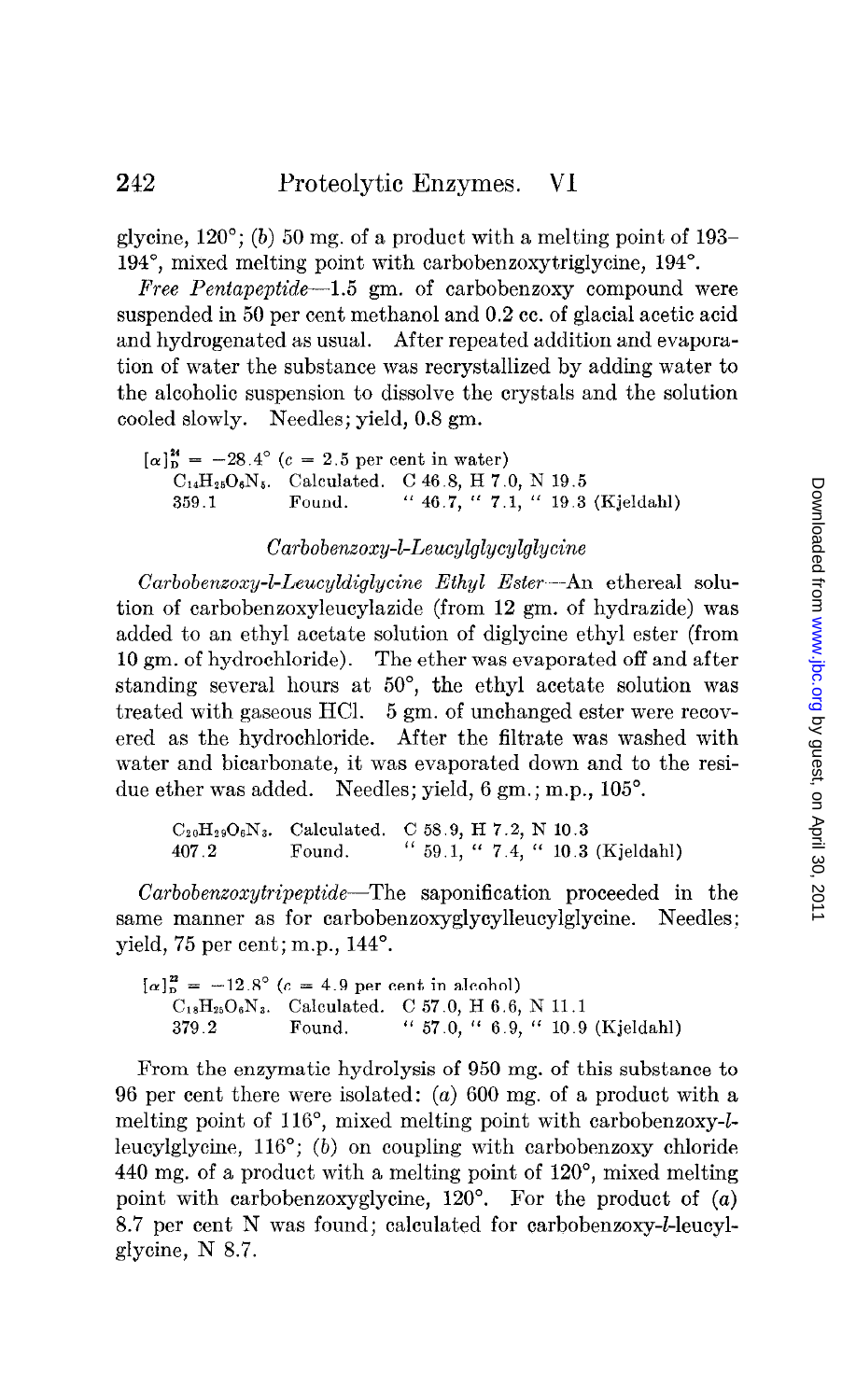# $Carbobenzoxy-d-Leucylglycylglycine$

TO a solution of 1.2 gm. of d-leucylglycylglycine (Hoffmann-La Roche) in 5 cc. of N NaOH there were added at  $0^{\circ}$  0.9 gm. of carbobenzoxy chloride and 7 cc. of N NaOH. After acidification and extraction with ethyl acetate, the carbobenzoxy compound was taken up in bicarbonate and the solution acidified. When recrystallized from methanol-water the yield was 0.6 gm.; m.p., 144".

 $[\alpha]_{\text{D}}^{22} = +12.3^{\circ}$  (c = 4.9 per cent in alcohol)  $C_{18}H_{25}O_6N_3$ . Calculated. C 57.0, H 6.6, N 11.1 379.2 Found. "  $56.9,$  "  $6.9,$  "  $11.0$  (Kjeldahl)

### Benxoyl-dl-Leucylglycylglycine

1.5 gm. of dl-leucyldiglycine in 20 cc. of water containing 4 gm. of KH003 were treated with 1.4 gm. of benzoyl chloride in the usual manner. Several hours after acidifying, the resulting precipitate was filtered off, dried, heated in acetone, and recrystallized from water. Needles; yield, 1.1 gm.; m.p., 168".

 $C_{17}H_{23}O_5N_3$ . Calculated. C 58.4, H 6.6, N 12.0 349.2 Found. " 58.4, " 6.8, " 12.0 (Kjeldahl)

From the enzymatic hydrolysis of 500 mg. of this substance to 95 per cent (calculated for the 1 form) there were isolated, after extraction with ethyl acetate and carbobenzoxylation of the aqueous layer, 96 mg. of a product with a melting point of 120° after recrystallization; mixed melting point with carbobenzoxyglycine, 120".

Carbobenxoxyglycylglycine-This was prepared according to Bergmann and Zervas (5).

From the enzymatic hydrolysis to 75 per cent of 1.330 gm. of this substance there were isolated 400 mg. of a product with a melting point of 120'; mixed melting point with carbobenzoxyglycine, 120'.

Hippurylamide-This was prepared according to Fischer (8).

From the enzymatic hydrolysis to 92 per cent of 267 mg. of this substance there were isolated 220 mg. of a product with a melting point of 187<sup>°</sup>; mixed melting point with hippuric acid, 186<sup>°</sup>.

### Isolation of Split-Products

Upon completion of the enzymatic hydrolysis, the solution was concentrated under diminished pressure to 3 to 4 cc. and then